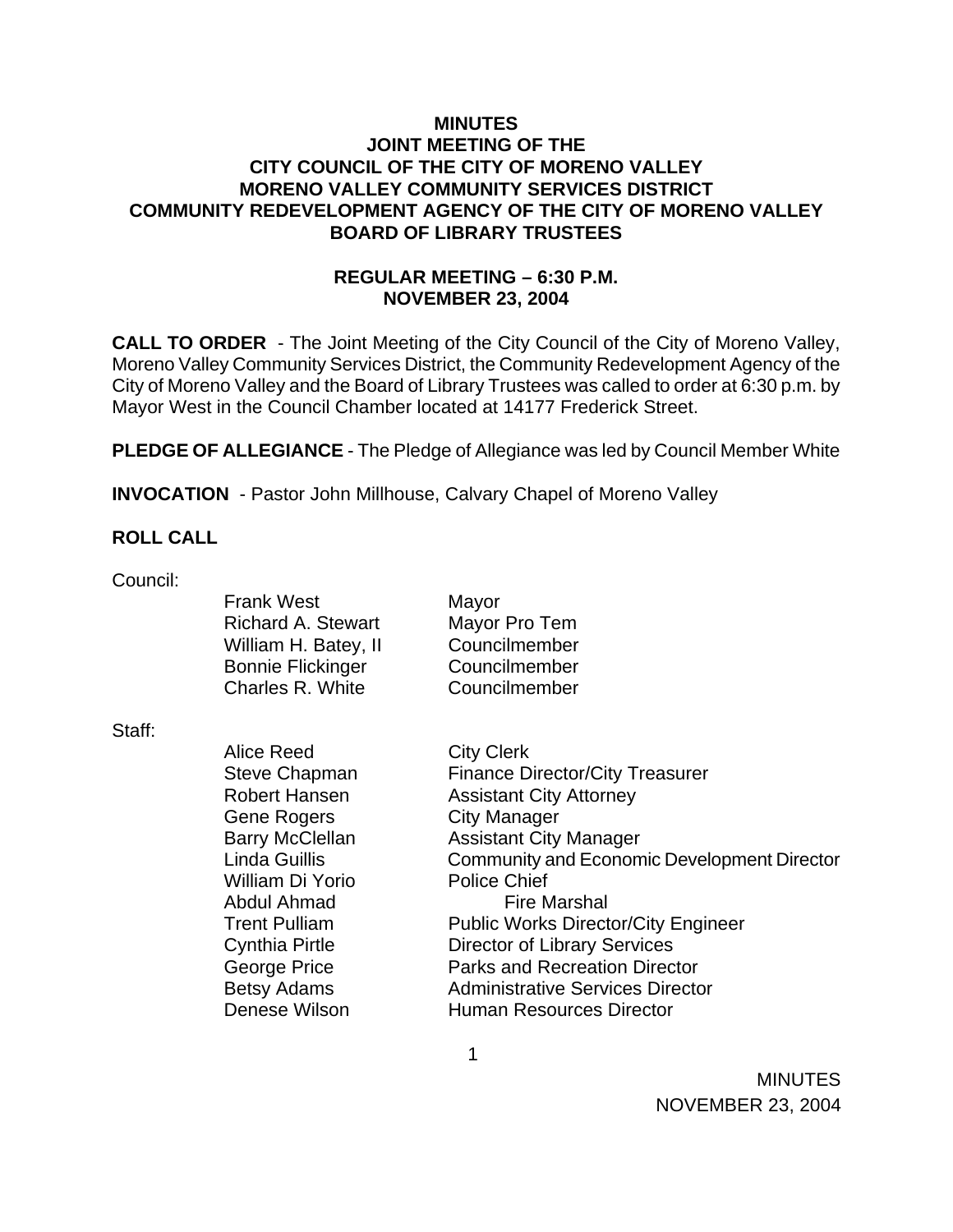City Engineer Trent Pulliam introduced new staff members to the Enterprise Services Division: Phuong Hunter, Management Analyst II; and Ralph Scharffenberg, Management Analyst I.

## **JOINT CONSENT CALENDARS (SECTIONS A-D) OF THE CITY COUNCIL OF THE CITY OF MORENO VALLEY, MORENO VALLEY COMMUNITY SERVICES DISTRICT, COMMUNITY REDEVELOPMENT AGENCY OF THE CITY OF MORENO VALLEY AND THE BOARD OF LIBRARY TRUSTEES**

Mayor West opened the agenda items for the Consent Calendars for public comments.

Daryl Terrell – Address matter of record (Item B6)

1) Supports installation of lights at Valley Skate Park

Council Member White made a motion, seconded by Mayor Pro Tem Stewart to approve the Consent Calendars in their entireties. Motion carried 5-0. Roll call vote.

# **A. CONSENT CALENDAR** - **CITY COUNCIL**

- A1. ORDINANCES FIRST READING BY TITLE ONLY Waived reading of all Ordinance Introductions and read by title only.
- A2. AMENDMENT TO AGREEMENT FOR PROFESSIONAL CONSULTANT SERVICES FOR THE NATIONAL POLLUTANT DISCHARGE ELIMINATION SYSTEM (NPDES) POLLUTION ABATEMENT BUSINESS COMPLIANCE INSPECTION PROGRAM Approved the Amendment to Agreement for Professional Consultant Services with AEI-CASC Engineering, 937 South Via Lata, Suite 500, Colton, California 92324 to provide NPDES related inspections at various construction sites; authorized the Mayor to execute the Amendment to Agreement for Professional Consultant Services with AEI-CASC Engineering; and authorized an increase in Purchase Order No. 27633 to AEI-CASC Engineering, in the not-to-exceed amount of \$105,450 for Account No. 00152.52210.6255, when the Amendment to Agreement has been signed by all parties.
- A3. APPROVE THE ADDITION OF TWO NEW PART TIME CAREER CROSSING GUARD POSITIONS TO THE ADULT SCHOOL CROSSING GUARD PROGRAM TO STAFF THE INTERSECTIONS OF JOHN F. KENNEDY DRIVE AT MORENO BEACH DRIVE AND ELSWORTH STREET AT DRACAEA AVENUE Approved the addition of two new part time career crossing guard positions to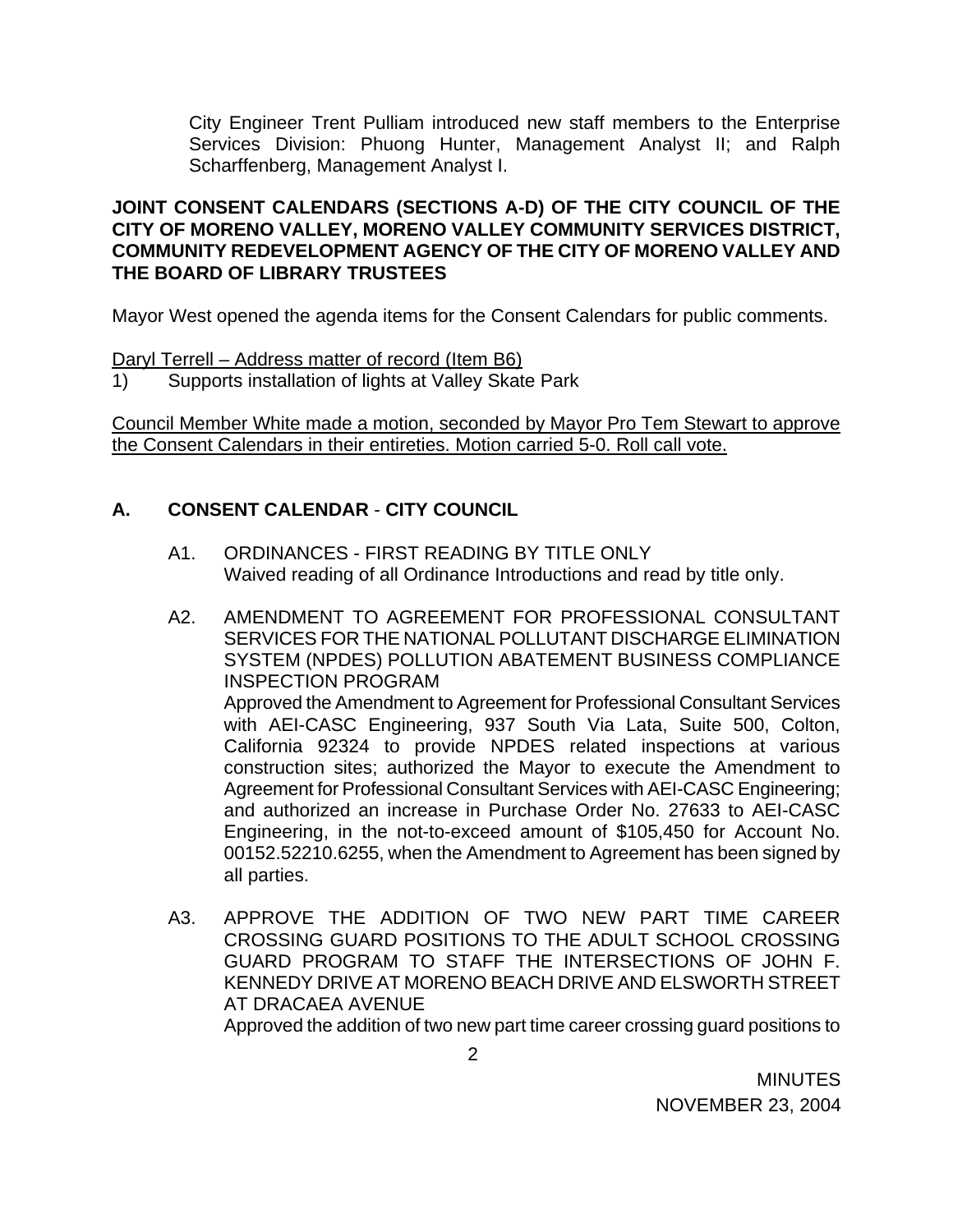the Adult School Crossing Guard program to staff the intersection of John F. Kennedy Drive at Moreno Beach Drive and the intersection of Elsworth Street at Dracaea Avenue; and approved the appropriation of \$15,200 from the General Fund Account Number 010-72110-6120 to fund the two additional part time career Adult School Crossing Guard positions for the remainder of the 2004/2005 fiscal year (December through June)

- A4. REMOVAL OF EXISTING MARKED CROSSWALKS AT THE NORTH AND EAST LEGS OF DAY STREET AND EUCALYPTUS AVENUE INTERSECTION Approved the removal of existing marked crosswalks and their corresponding pedestrian signals at the north and east legs of Day Street/Eucalyptus Avenue intersection; and approved the installation of corresponding R96 and R96A – "NO PED XING" signs at the appropriate corners of Day Street/Eucalyptus Avenue intersection per City of Moreno Valley Standards.
- A5. REQUEST FOR A 4-WAY STOP AT THE INTERSECTION OF REDLANDS BOULEVARD/JOHN F. KENNEDY DRIVE AND CACTUS AVENUE Adopted Resolution No. 2004-78 to establish 4-way stop controls at the intersection of Redlands Boulevard/John F. Kennedy Drive and Cactus Avenue

#### Resolution No. 2004-78

A Resolution of the City Council of the City of Moreno Valley Establishing Stop Controls for North and South Bound Traffic on Redlands Boulevard/John F. Kennedy Drive at Cactus Avenue

- A6. APPROVAL OF COOPERATIVE AGREEMENT FOR MORENO MASTER DRAINAGE PLAN LINE I, STAGE 4 BETWEEN THE RIVERSIDE COUNTY FLOOD CONTROL AND WATER CONSERVATION DISTRICT, CITY OF MORENO VALLEY, AND WESTERN PACIFIC HOUSING, INC. - SOUTHWEST CORNER OF CACTUS AVENUE AND OLIVER STREET - SUBDIVIDER – WESTERN PACIFIC HOUSING, INC. - 16755 VON KARMAN AVENUE, SUITE 200 Approved the Cooperative Agreement between the Riverside County Flood Control and Water Conservation District, City of Moreno Valley, and Western Pacific Housing, Inc. for the Moreno Master Drainage Plan Line, Stage 4; authorized the Mayor to execute the agreement; and directed the City Clerk to forward the signed agreement to the Riverside County Flood Control and Water Conservation District.
- A7. APPROVAL OF PARCEL MAP 31989 A TWO-PARCEL SUBDIVISION TO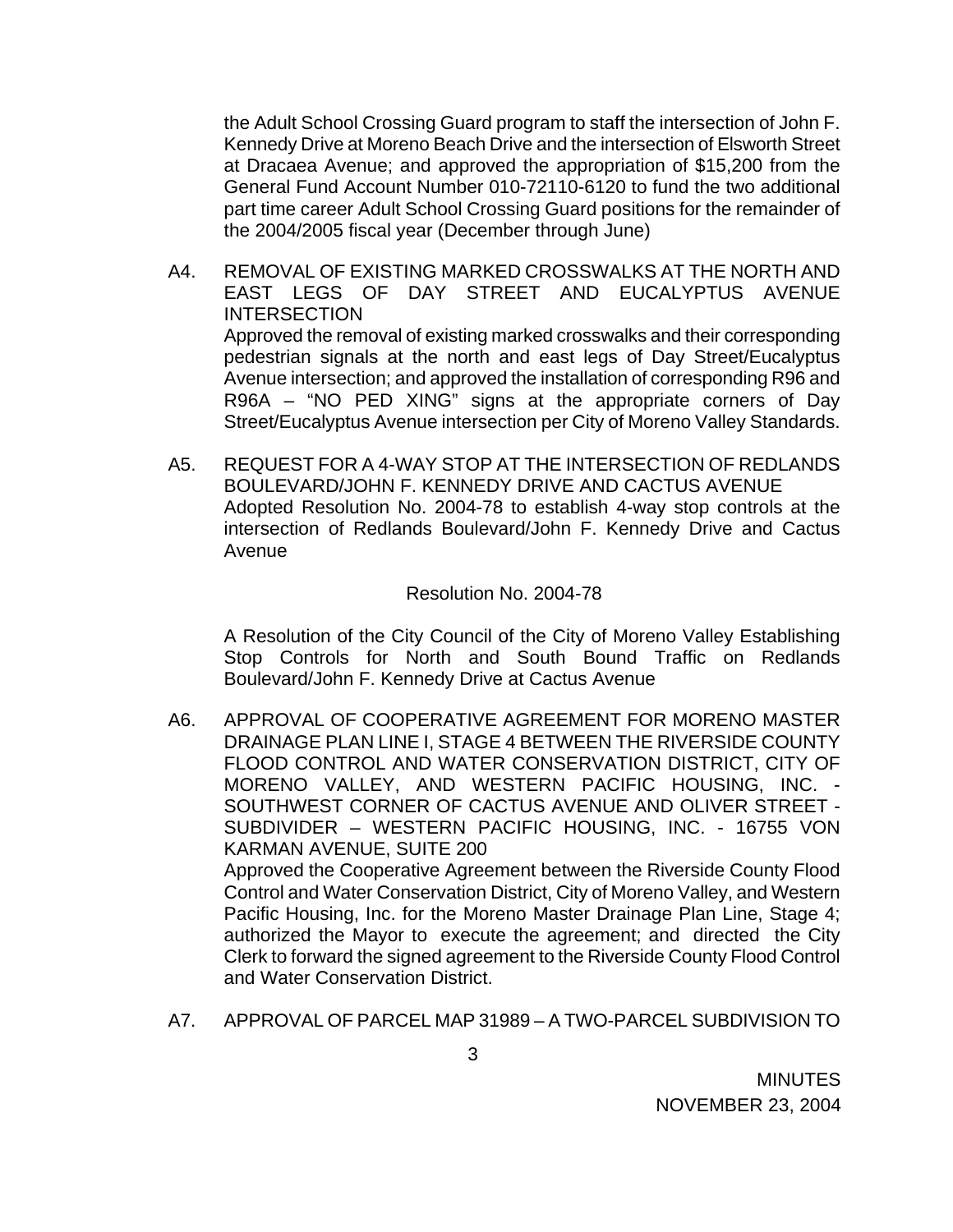AN EXISTING COMMERCIAL CENTER, NORTHEAST CORNER OF SUNNYMEAD BOULEVARD AND INDIAN STREET - SUBDIVIDER – WAYNE RUMBLES - 32101 SOUTH COAST HIGHWAY - NEWPORT BEACH, CA 92651 Approved Parcel Map 31989, authorized the City Clerk to sign the map, and transmit said map to the County Recorder's Office for recordation.

- A8. MINUTES REGULAR MEETING OF NOVEMBER 9, 2004 Approved as submitted.
- A9. NOTICE OF COMPLETION AND ACCEPTANCE OF THE POSTAL AVENUE AND BACK WAY SIDEWALK IMPROVEMENTS, PROJECT NO. 03-14668423

Ratified Contract Change Order No. 1 (Final); accepted the work as complete for the sidewalk improvements on Postal Avenue and Back Way, constructed by S.O.L. Construction, Inc., 19497 Hebron Court, Riverside, CA 92508; directed the City Clerk to record the Notice of Completion within ten (10) days, at the office of the County Recorder of Riverside County, as required by Section 3093 of the California Civil Code; authorized the Director of Finance to release the retention to S.O.L. Construction, Inc., thirty-five (35) calendar days after the date of recordation of the Notice of Completion, if no claims are filed against the project; and accepted the improvements into the City's maintained road system.

A10. WARRANT REPORT – OCTOBER, 2004 Adopted Resolution No. 2004-79, approving the Warrant Report, dated October, 2004 in the total amount of \$11,915,516.32.

### Resolution No. 2004-79

 A Resolution of the City Council of the City of Moreno Valley, California, Approving the Warrant Report Dated October 31, 2004

A11. APPROVAL OF FINAL MAP 30708 – SINGLE FAMILY RESIDENTIAL PROJECT, AND ACCEPT BONDS & AGREEMENT FOR PUBLIC RIGHT-OF-WAY IMPROVEMENTS. SOUTHWEST CORNER OF IRIS AVENUE AND LASSELLE STREET. SUBDIVIDER - K. HOVNANIAN FORECAST HOMES, INC. Approved Final Map 30708; authorized the City Clerk to sign the map and

transmit said map to the County Recorder's Office for recordation; accepted the Bonds and Agreement for Public Improvements; authorized the Mayor to execute the Agreement; and directed the City Clerk to forward the signed Agreement to the County Recorder's Office for recordation.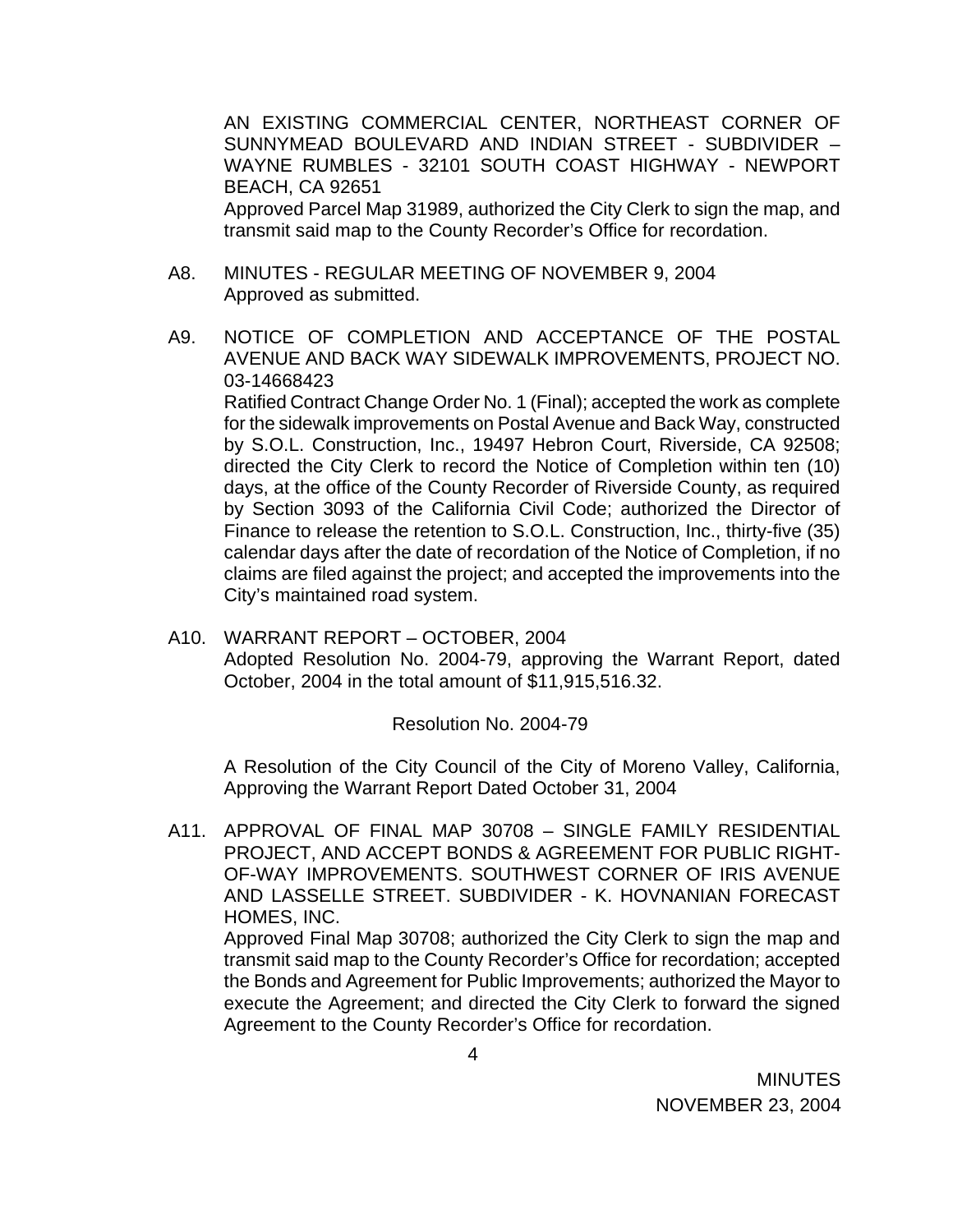A12. LEASE AGREEMENT WITH AMR FOR FIRE STATION USE (CONTINUED FROM NOVEMBER 9, 2004) Approved the lease agreement for use of Fire Station numbers 48 and 91. (Sunnymead Ranch and College Park)

### **B. CONSENT CALENDAR** - **COMMUNITY SERVICES DISTRICT**

- B1. ORDINANCES FIRST READING BY TITLE ONLY Waived reading of all Ordinance Introductions and read by title only.
- B2. NAMING OF THE NEW RECREATION FACILITY, BANQUET AND MEETING ROOMS Adopted the names for the new recreation facility located at 14075 Frederick Street as recommended and submitted by the Parks and Recreation Commission as follows: Entire Facility: Moreno Valley Conference and Recreation Center; Main Hall: Grand Valley Ballroom; Divided Meeting Room: Alessandro Room "A" & "B;" and Arts and Crafts Room: Frank E. Brown Room.
- B3. COMMUNITY FACILITIES DISTRICT NO. 1 (NEIGHBORHOOD PARK MAINTENANCE) - ANNEXATION 2004-4 Adopted Resolution No. CSD 2004-25, a Resolution of the Moreno Valley Community Services District of the City of Moreno Valley, California, certifying the results of an election and adding property to Community Facilities District No. 1 ("CFD No. 1").

Resolution No. CSD 2004-25

Resolution of the Moreno Valley Community Services District of the City of Moreno Valley, California, Certifying the Results of an Election and Adding Property to Community Facilities District No. 1

B4. FINAL MAP 31128--APPROVAL OF MAINTENANCE AGREEMENT BY AND BETWEEN MORENO VALLEY COMMUNITY SERVICES DISTRICT AND CELEBRATIONS HOMEOWNERS ASSOCIATION Approved the Maintenance Agreement by and between the CSD and Celebrations Homeowners Association; authorized the Mayor in his capacity as President of the CSD to execute the Maintenance Agreement; authorized the City Attorney to act on behalf of the CSD to work with Celebrations Homeowners Association to draft modifications or amendments to the Maintenance Agreement as necessary from time to time to clarify the intent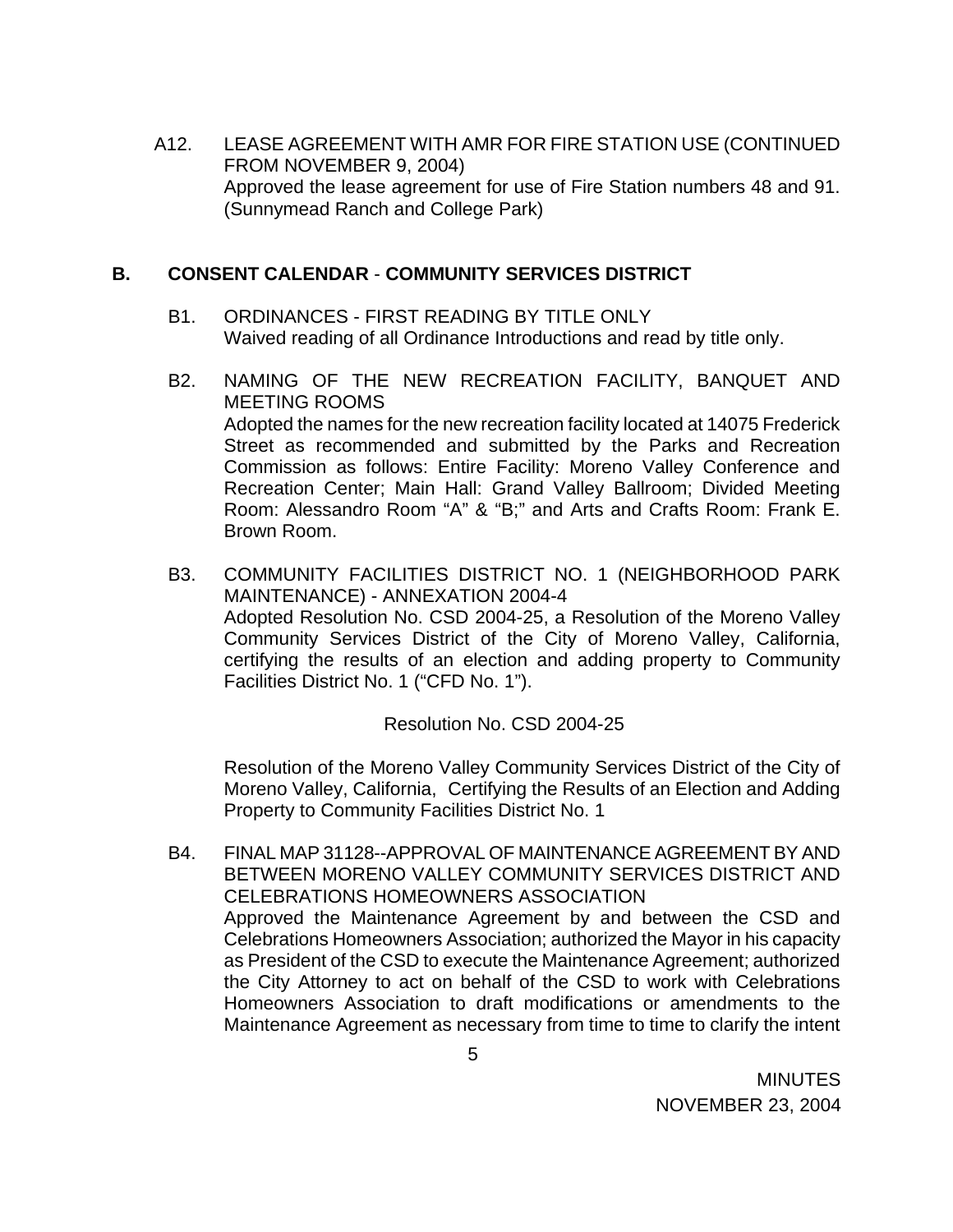and effectuate the provisions of said Agreement; authorized the City Treasurer to invest the required Trust Funds pursuant to Paragraph 7 of the Maintenance Agreement; authorized the City Manager to act on behalf of the CSD to execute modifications or amendments to the Maintenance Agreement as prepared by the City Attorney; and authorized the City Clerk to transmit the executed Maintenance Agreement to the Office of the Recorder for the County of Riverside for recordation

- B5. MINUTES REGULAR MEETING OF NOVEMBER 9, 2004 Approved as submitted.
- B6. APPROVE TEMPORARY LOAN OF \$200,000 TO MORENO VALLEY COMMUNITY SERVICES DISTRICT FOR THE INSTALLATION OF LIGHTING AT VALLEY SKATE PARK LOCATED AT MARCH FIELD PARK Approved a temporary loan to the Moreno Valley Community Services District from Parkland Facilities Development Impact Fees in the amount of \$200,000 for the installation of lighting at Valley Skate Park located at March Field Park; and authorized staff to begin bidding proceedings for the installation of lighting at Valley Skate Park.

### **C. CONSENT CALENDAR** - **COMMUNITY REDEVELOPMENT AGENCY**

- C1. ORDINANCES FIRST READING BY TITLE ONLY Waived reading of all Ordinance Introductions and read by title only.
- C2. MINUTES REGULAR MEETING OF NOVEMBER 9, 2004 Approved as submitted.

### **D. CONSENT CALENDAR** - **BOARD OF LIBRARY TRUSTEES**

- D1. ORDINANCES FIRST READING BY TITLE ONLY Waived reading of all Ordinance Introductions and read by title on
- D2. MINUTES REGULAR MEETING OF NOVEMBER 9, 2004 Approved as submitted.

### **E. PUBLIC HEARINGS**

E1. MAIL BALLOT PROCEEDINGS FOR TENTATIVE TRACTS 31212 AND 31327 (AND ALL THE AFFECTED PHASES) FOR 1) INCLUSION INTO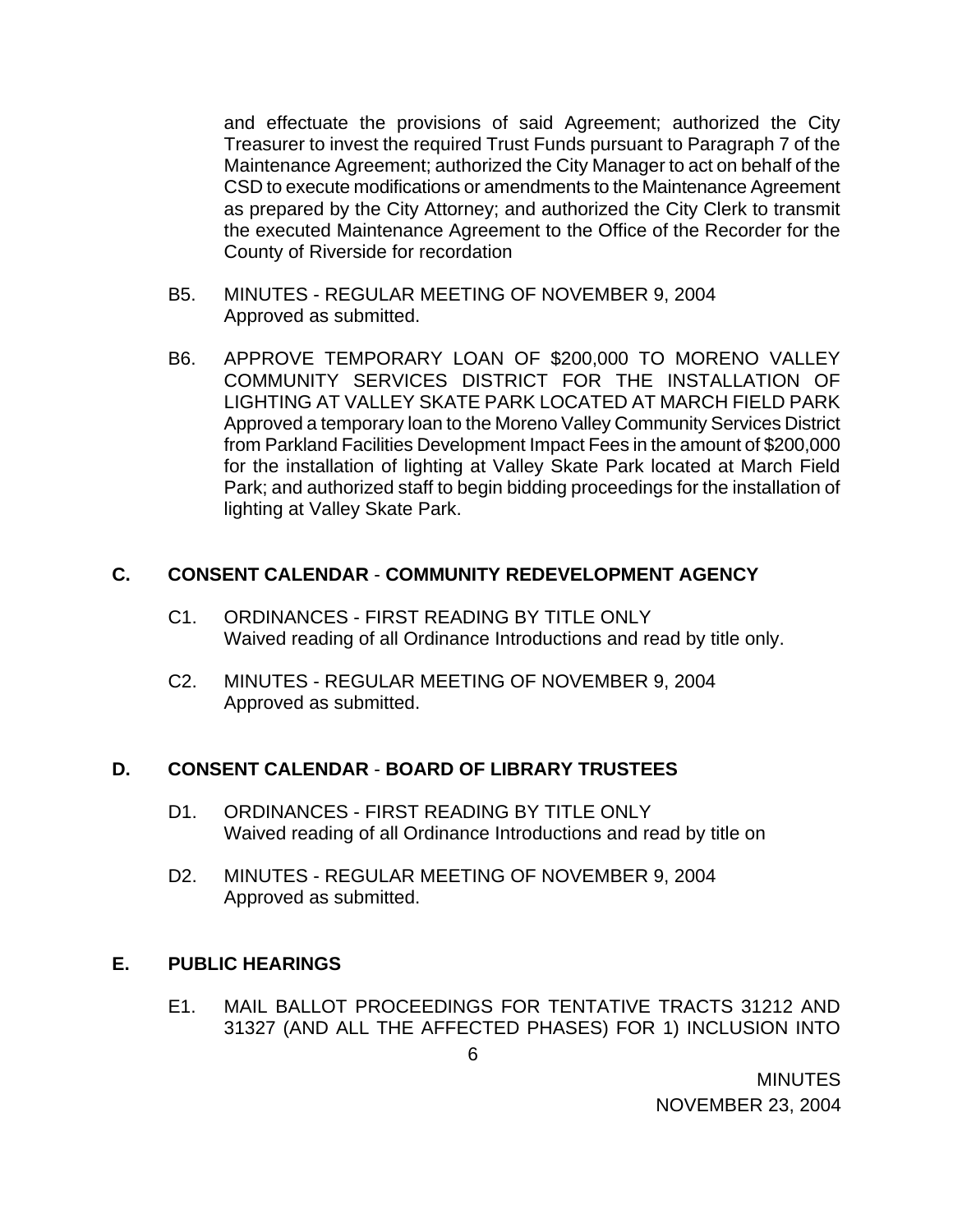COMMUNITY SERVICES DISTRICT (CSD) ZONES B (RESIDENTIAL STREET LIGHTING) AND D (PARKWAY LANDSCAPE MAINTENANCE) AND APPROVAL OF THE ANNUAL CHARGES; 2) APPROVAL OF THE NATIONAL POLLUTANT DISCHARGE ELIMINATION SYSTEM (NPDES) REGULATORY RATE SCHEDULE. TENTATIVE TRACT 31212 IS LOCATED ON THE EAST SIDE OF MORRISON STREET BETWEEN COTTONWOOD AVENUE AND BAY AVENUE. TENTATIVE TRACT 31327 IS LOCATED ON THE EAST SIDE OF MORRISON STREET BETWEEN BAY AVENUE AND ALESSANDRO BOULEVARD

President West opened the public testimony portion of the public hearing; there being none, public testimony was closed.

 Vice President Stewart made a motion, seconded by Board Member Batey directing the Secretary to tabulate the ballots. Motion carried 5-0. Roll call vote.

The Secretary announced the results as follows:

 Tract 31212 - Zone B -"Yes" Tract 31212 -Zone D -"Yes" Tract 31212 – NPDES -"Yes"

 Tract 31327 - Zone B -"Yes" Tract 31327 –Zone D -"Yes" Tract 31327 – NPDES -"Yes"

 Vice President Stewart made a motion, seconded by Board Member White to verify and accept the results of the mail ballot proceedings as identified on the Official Tally Sheet and Assessor Parcel Number (APN) listing; receive and file with the City Clerk's Office the accepted Official Tally Sheet and APN listing; and authorize and impose the applicable CSD Zones B and D charges and the NPDES regulatory rate to the tentative tracts participating in each identified program. Motion carried 5-0. Roll call vote.

E2. AN ASSUMPTION OF JURISDICTION BY THE CITY COUNCIL OF THE CITY OF MORENO VALLEY FOR TENTATIVE TRACT MAP NO. 31556, THE SUBDIVISION OF A 75.6 GROSS ACRE PORTION OF LAND INTO 95 SINGLE-FAMILY RESIDENTIAL LOTS, TWO (2) DETENTION AND CLEANSING BASIN LOTS, ONE FIRE ACCESS LOT AND FOUR (4) OPEN SPACE LOTS WITHIN THE RA-2 (RESIDENTIAL AGRICULTURE-2) AND HR (HILLSIDE RESIDENTIAL) LAND USE DISTRICTS. THE PROJECT IS LOCATED ON THE NORTHEAST CORNER OF OLIVER STREET AND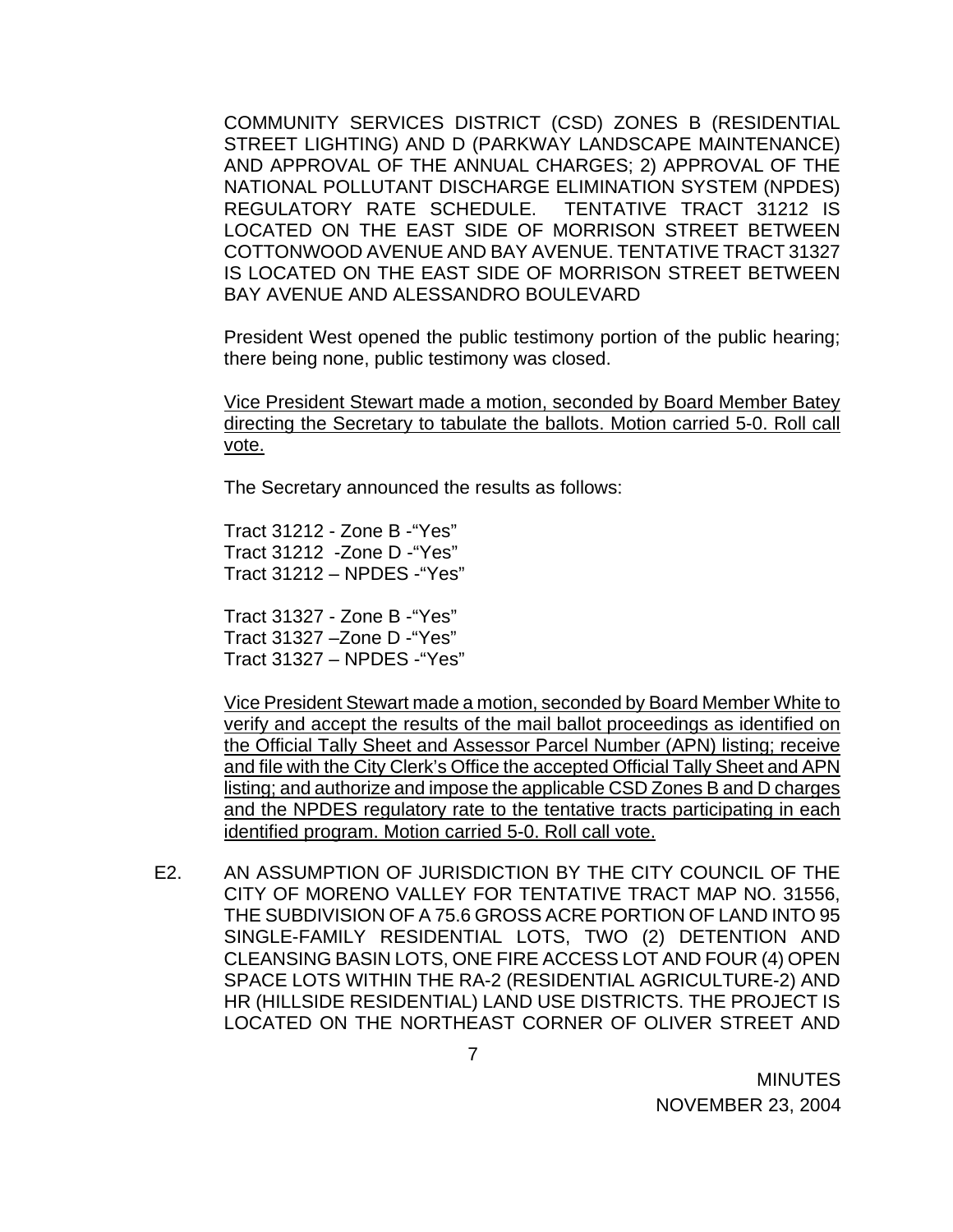JUNIPER AVENUE AND WAS SUBMITTED BY THE APPLICANT, EMPIRE HOMES

David Saunders and Chris Taylor, representing Empire Homes, spoke in support of the project.

 Mayor West opened the public testimony portion of the public hearing. Public testimony was received from Jan Beyers; Steve Anderson; Dave O'Keefe; Marcia Narog; Margie Breitkreuz; Barbara McCarthy-Kimbel; and Jim Jernigan - all opposing the project.

#### **RECESS; RECONVENE**

Mayor Pro Tem Stewart made a motion, seconded by Council Member White to continue the item, including the public testimony portion, to the City Council meeting of January 25, 2005.

E3. A PUBLIC HEARING REGARDING AN ASSUMPTION OF JURISDICTION BY THE CITY COUNCIL OF THE PLANNING COMMISSION'S OCTOBER 14, 2004 APPROVAL OF PA03-0115 OR TENTATIVE TRACT MAP NO. 31442, A TENTATIVE TRACT MAP TO SUBDIVIDE 15.8-NET ACRES IN THE R5 ZONE INTO 63 SINGLE-FAMILY RESIDENTIAL LOTS. THE SITE IS LOCATED ON THE WEST SIDE OF PERRIS BOULEVARD BETWEEN SUBURBAN LANE AND THE PERRIS VALLEY STORM DRAIN

Zack Hovav, owner of Tract 31422 spoke on behalf of the project.

Mayor West opened the public testimony portion of the public hearing. Public testimony was received from Shiu Ma.

Council Member Flickinger made a motion, seconded by Mayor Pro Tem Stewart to adopt City Council Resolution No. 2004-82 adopting a Negative Declaration for PA03-0115, in that this application will not result in significant impacts; and approving PA03-0115 (Tentative Tract Map No. 31442), subject to the revised tentative tract map and the conditions of approval included as Exhibit A, subject to the Developer obtaining a variance if a variance is required and that the fees be waived. Motion carried 5-0. Roll call vote.

Resolution No. 2004-82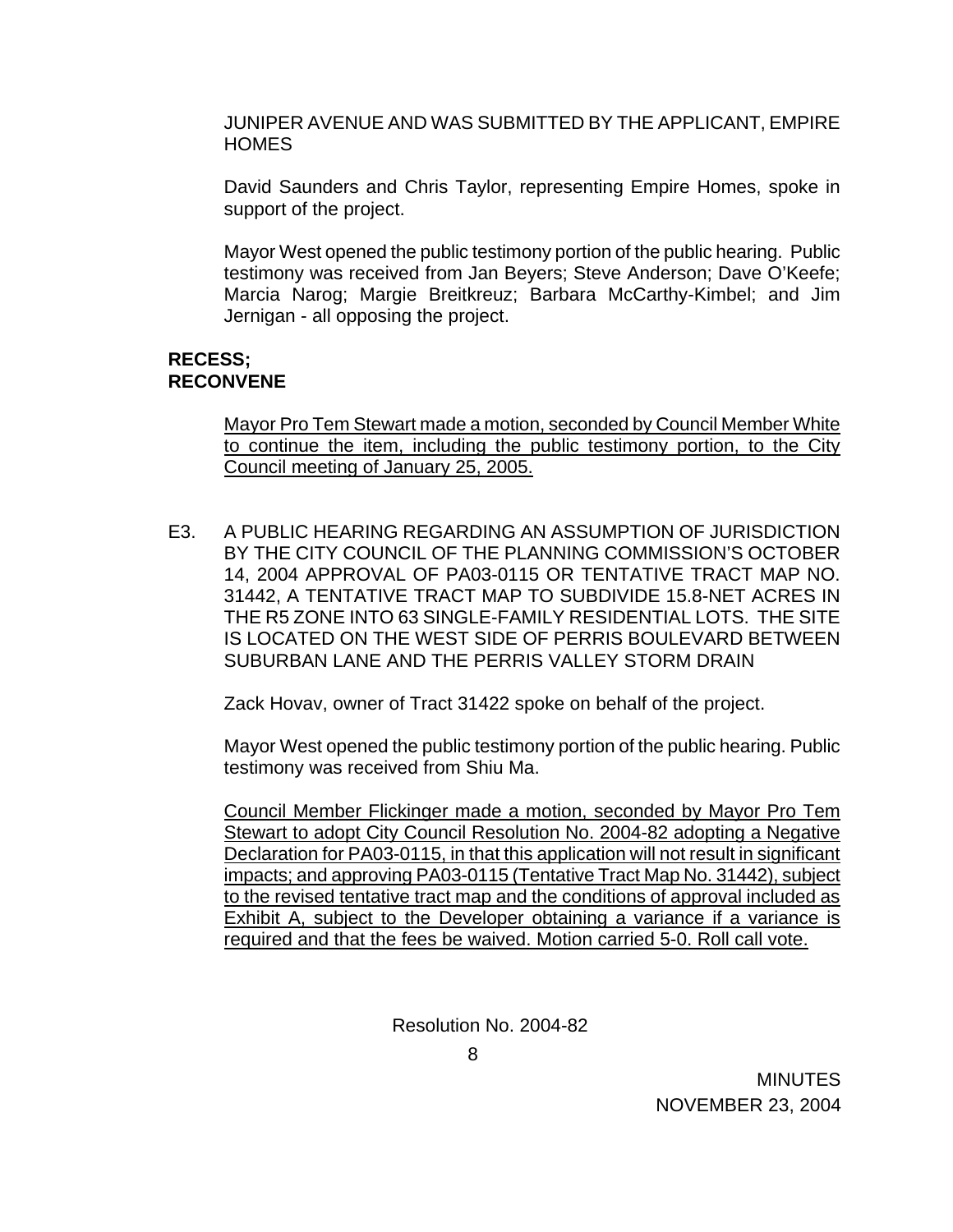A Resolution of the City Council of the City of Moreno Valley, California, Approving PA03-0115 or Tentative Tract Map No. 31442, a 63-Lot Single-Family Residential Subdivision on 15.8 Net Acres Located on the West Side of Perris Boulevard Between Suburban Lane and the Perris Valley Storm Drain

Mayor Pro Tem Stewart made a motion, seconded by Council Member Flickinger stating if the variance is not approved, the original Tentative Tract Map shall be approved as conditioned by the Planning Commission along with the Negative Declaration. Motion carried 5-0. Roll call vote.

## **AGENDA ORDER**

G2. ORDINANCE AMENDING TITLE 11 OF THE CITY OF MORENO VALLEY MUNICIPAL CODE REGULATING THE DISCHARGE OF FIREARMS

Mayor West opened the agenda item for public comments; there being none, public comments were closed

 Council Member White made a motion, seconded by Council Member Flickinger to introduce Ordinance No. 675, amending Title 11 of the City of Moreno Valley Municipal Code, by adding a new Chapter 11.16, regulating the Discharge of Firearms. Motion carried 5-0. Roll call vote.

Ordinance No. 675

An Ordinance of the City Council of the City of Moreno Valley, California, Amending Title 11 of the Moreno Valley Municipal Code by Adding a New Chapter 11.16, Regulating the Discharge of Firearms within the City

### G3. ORDINANCE AMENDING TITLE 11 OF THE CITY OF MORENO VALLEY MUNICIPAL CODE REGULATING PROJECTILE INSTRUMENTS

Mayor West opened the agenda item for public comments. Public comments were received from Richard Feaster.

 Council Member White made a motion, seconded by Council Member Flickinger to introduce Ordinance No. 676, as amended, amending Title 11 of the City of Moreno Valley Municipal Code, by adding a new Chapter 11.18, Regulating Projectile Instruments. Motion carried 5-0. Roll call vote.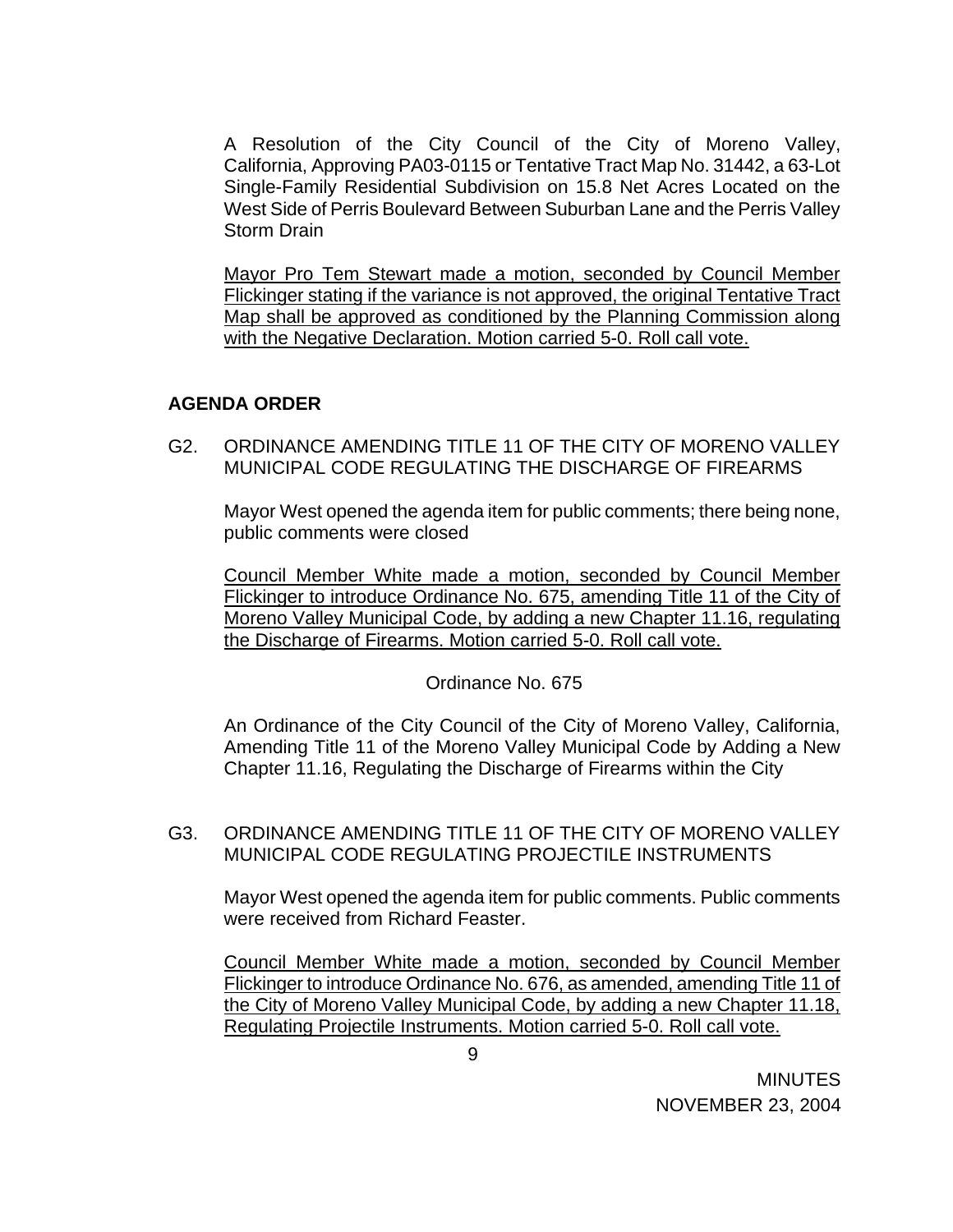## Ordinance No. 676

An Ordinance of the City Council of the City of Moreno Valley, California, Amending Title 11 of the Moreno Valley Municipal Code by Adding a New Chapter 11.18 Regulating Projectile Instruments within the City

PUBLIC COMMENTS **ON ANY SUBJECT NOT ON THE AGENDA** UNDER THE JURISDICTION OF THE CITY COUNCIL ARE AS FOLLOWS:

Daryl Terrell – address matter of record

1) Residents of Moreno Valley should come together and work as one

Jan Beyers – address matter of record

1) Asked Council to amend the Development Code pertaining to Residential/Agricultural issues

# **F. ITEMS REMOVED FROM CONSENT CALENDARS FOR DISCUSSION OR SEPARATE ACTION - NONE**

**G. REPORTS**

# G4. APPOINTMENTS TO THE LIBRARY ADVISORY COMMISSION

Mayor West opened the agenda item for public comments; there being none, public comments were closed.

Council Member Flickinger made a motion, seconded by Council Member White to appoint Kristen Streich to the Library Commission with a term expiring June 30, 2006; and appoint Sharon B. Clements to the Library Commission with a term expiring June 30, 2007. Motion carried 5-0. Roll call vote.

# G1. CITY COUNCIL REPORTS ON REGIONAL ACTIVITIES

a) Report on March Joint Powers Authority by Mayor Pro Tem Stewart

 Mayor Pro Tem Stewart announced they had not made a decision as to the electrical provider and have extended the discussions with ENCO and Edison to the next meeting. Also, to date there is no signed contract with DHL.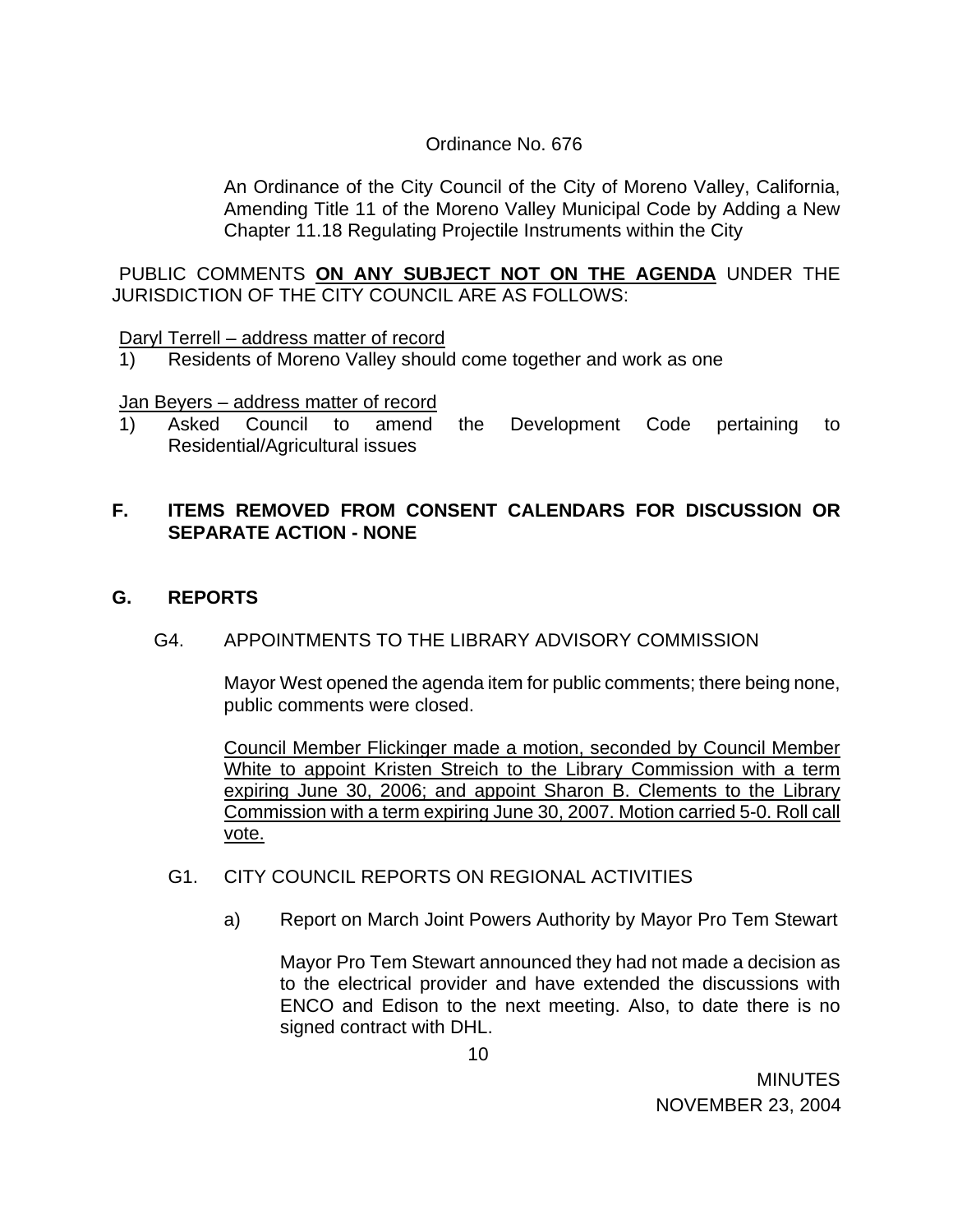G5. SUMMARY OF 2003-2004 CHAPTERED BILLS (TRACKED BY THE CITY)

Mayor West opened the agenda item for public comments; there being none, public comments were closed.

 Council Member Flickinger made a motion, seconded by Council Member Batey to receive and file. Motion carried unanimously.

 G6. CITY MANAGER'S REPORT (Informational Oral Presentation – not for Council action)

City Manager Rogers announced the results of the Library Bond Act applications – stated the City had put together an excellent application. Unfortunately, the process is very competitive and very flawed. The City received a "very good" rating which does not qualify for funds from the Bond Act at this time but does still have the possibility to be "grandfathered" in 2006 if another bond act passes. Twenty applicants received an "excellent" rating. Stated that he is optimistic that in 2006 the City will be successful in receiving funding.

## **H. LEGISLATIVE ACTIONS**

ORDINANCES - 1ST READING AND INTRODUCTION

H1. ORDINANCE NO. 677, AN ORDINANCE OF THE CITY COUNCIL OF THE CITY OF MORENO VALLEY, CALIFORNIA, AMENDING CHAPTER 12.16 OF THE CITY OF MORENO VALLEY MUNICIPAL CODE RELATING TO TRAFFIC CONTROL DEVICES

Mayor West opened the agenda item for public comments; there being none, public comments were closed.

Mayor Pro Tem Stewart made a motion, seconded by Mayor Pro Tem Batey to introduce Ordinance No. 677. Motion carried 5-0. Roll call vote.

Ordinance No. 677

An Ordinance of the City Council of the City of Moreno Valley, California, Amending Chapter 12.16 of the City of Moreno Valley Municipal Code Relating to Traffic-Control Devices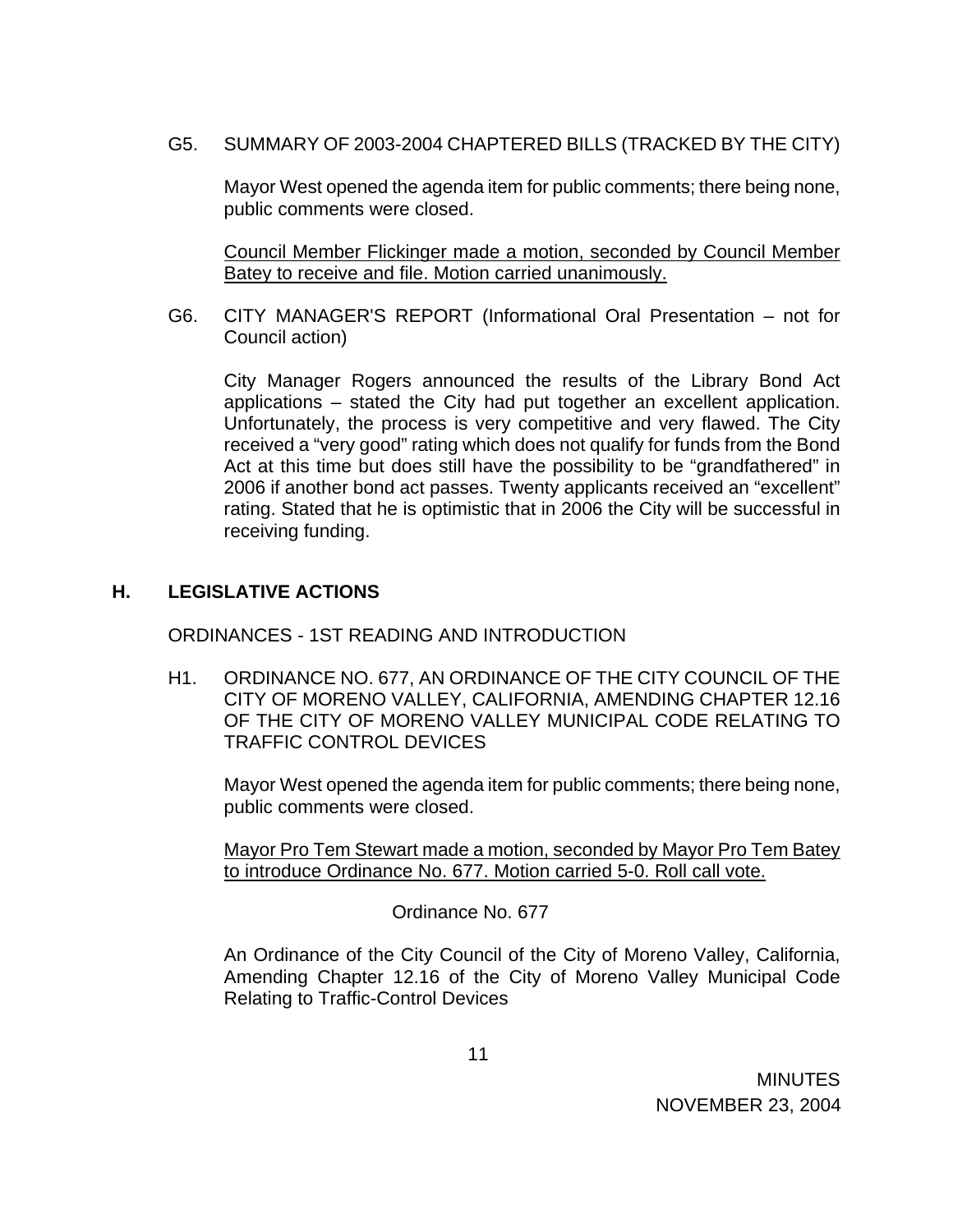### H2. CSD ORDINANCE REVISING AND ESTABLISHING FEES

President West opened the agenda item for public comments; there being none, public comments were closed.

 Board Member Batey made a motion, seconded by Vice President Stewart to approve the continuation of the existing fees through December 31, 2004, and introduce Ordinance No. CSD 47, as amended, increasing and establishing specified fees for recreational activities, parks, the use of the Moreno Valley Senior Community Center, TownGate Community Center, Valley Skate Park and rescinding certain prior enactments, effective January 13, 2005. Motion carried 5-0. Roll call vote.

## Ordinance No. CSD 47

An Ordinance of the Moreno Valley Community Services District of the City of Moreno Valley, California, Increasing and Establishing Specified Fees for Recreational Activities, Parks, the Use of the Moreno Valley Senior Community Center, TownGate Community Center, Valley Skate Park and Rescinding Certain Prior Enactments

ORDINANCES - 2ND READING AND ADOPTION

H3. ORDINANCE NO. 673 DESIGNATING SPEED LIMIT RECERTIFICATION ON VARIOUS STREETS (RECEIVED FIRST READING NOVEMBER 9, 2004, ON A 5-0 VOTE)

Mayor West opened the agenda item for public comments; there being none, public comments were closed.

 Mayor Pro Tem Stewart made a motion, seconded by Council Member Batey to adopt Ordinance No. 673. Motion carried 5-0. Roll call vote.

Ordinance No. 673

An Ordinance of the City Council of the City of Moreno Valley, California, Amending Section 12.20.020 of the City of Moreno Valley Municipal Code Relating to a Prima Facie Speed Limit for Certain Streets

H4. ORDINANCE NO. 674, AN ORDINANCE OF THE CITY COUNCIL OF THE CITY OF MORENO VALLEY, CALIFORNIA, REPEALING ORDINANCE NOS. 220 AND 441, THEREBY AMENDING THE OFFICIAL ZONING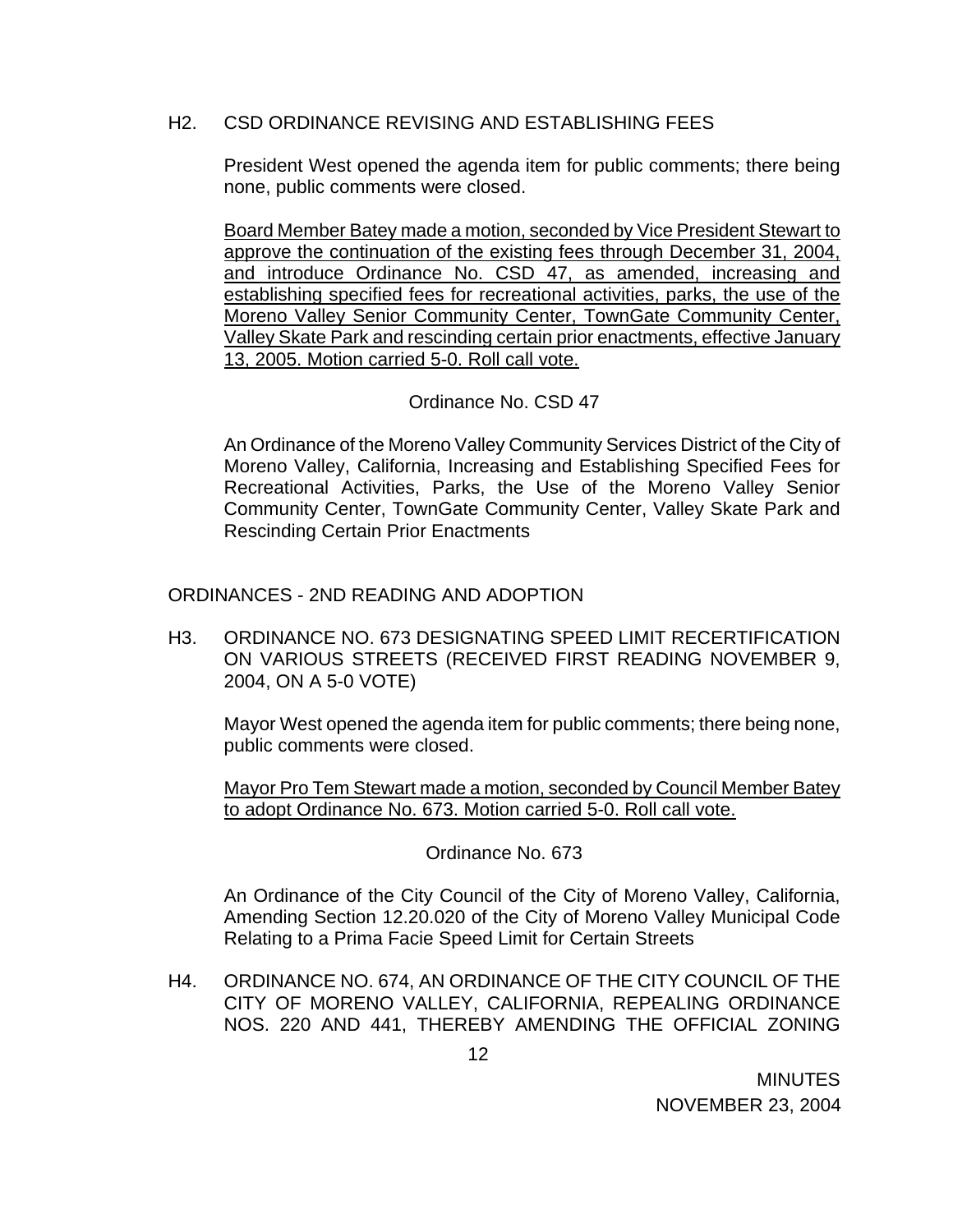ATLAS OF SAID CITY, CHANGING ZONES FROM SP211 BUSINESS COMMERCIAL, MEDICAL PARK, RECREATION/ENTERTAINMENT, AND OPEN SPACE TO THE ZONING DESIGNATIONS UNDER THE MUNICIPAL CODE OF COMMUNITY COMMERCIAL (CC), RESIDENTIAL (R3), RESIDENTIAL (R5), RESIDENTIAL (R10), RESIDENTIAL (R15), AND OPEN SPACE FOR THE SITE LOCATED GENERALLY BETWEEN STATE HIGHWAY 60 AND DRACAEA AVENUE AND NASON STREET EASTERLY TO MORENO BEACH DRIVE (RECEIVED FIRST READING NOVEMBER 16, 2004, ON A 5-0 VOTE)

Mayor West opened the agenda item for public comments; there being none, public comments were closed.

Mayor Pro Tem Stewart made a motion, seconded by Council Member Batey to adopt Ordinance No. 674 , as amended. Motion carried 5-0. Roll call vote.

## Ordinance No. 674

An Ordinance of the City Council of the City of Moreno Valley, California, Repealing Ordinance Nos. 220 and 441, thereby Amending the Official Zoning Atlas of Said City, Changing Zones from SP211 Business Commercial, Medical Park, Recreation/Entertainment, and Open Space to the Zoning Designations under the Municipal Code of Community Commercial (CC), Residential (R3), Residential (R5), Residential (R10), Residential (R15), and Open Space for the Site Located Generally between State Highway 60 and Dracaea Avenue and Nason Street Easterly to Moreno Beach Drive

ORDINANCES - URGENCY ORDINANCES – NONE

RESOLUTIONS

H5. A RESOLUTION OF THE CITY COUNCIL FOR THE DENIAL OF PLOT PLAN APPLICATION (PA03-0014) CONSISTING OF 3 INDUSTRIAL BUILDINGS ON A 73-ACRE PARCEL OF LAND WITHIN A BUSINESS PARK AND INDUSTRIAL LAND USE DISTRICT. THE PROPOSED PROJECT, SUBMITTED BY THE APPLICANT, KCT INC., IS LOCATED ON THE SOUTHEAST SECTION OF HEACOCK STREET AND IRIS AVENUE

Mayor West opened the agenda item for public comments; there being none, public comments were closed.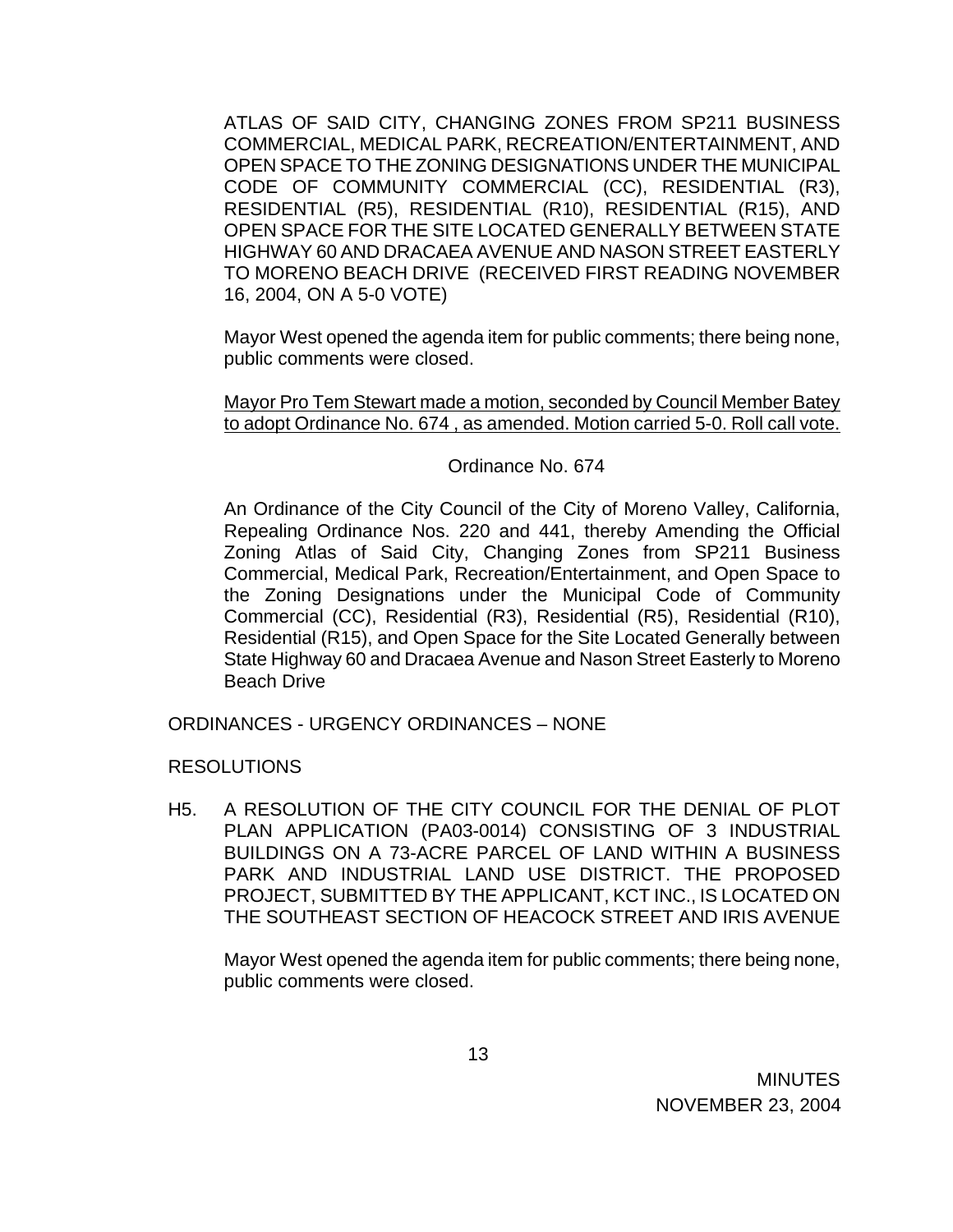Council Member Flickinger made a motion, seconded by Council Member Batey to adopt Resolution No. 2004-81, as amended, for the Denial of PA03- 0014. Motion carried 5-0. Roll call vote.

# Resolution No. 2004-81

 A Resolution of the City Council of the City of Moreno Valley Denying PA03-0014, A Plot Plan to Construct Three Industrial Warehouse Buildings; Building "A" 449,040 Sq. Ft., Building "B" 649,682 Sq. Ft. and Building "C" 394,840 Sq. Ft. on a 73-Acre Parcel Within the Moreno Valley Industrial Specific Plan Area (SP208)

### **CLOSING COMMENTS AND/OR REPORTS OF THE CITY COUNCIL, COMMUNITY SERVICES DISTRICT, OR COMMUNITY REDEVELOPMENT AGENCY**

Mayor Pro Tem Stewart

- 1) Inquired as to status of Day Street traffic signal and Morton Road/Box Springs traffic signal of the Public Works Director
- 2) Warehouse projects
- 3) Wished everyone a happy Thanksgiving

Council Member Batey

1) Wished everyone a happy and safe Thanksgiving

Council Member Flickinger

- 1) Stated she would like to agendize discussions pertaining to revising the Development Code – seconded by Mayor West
- 2) Wished everyone a happy Thanksgiving

### Council Member White

1) "Happy Thanksgiving"

Mayor West

1) "Happy Thanksgiving"

**CLOSED SESSION –** Held prior to meeting

### **REPORT OF ACTION FROM CLOSED SESSION BY CITY ATTORNEY, IF ANY - NONE**

### **ADJOURNMENT**